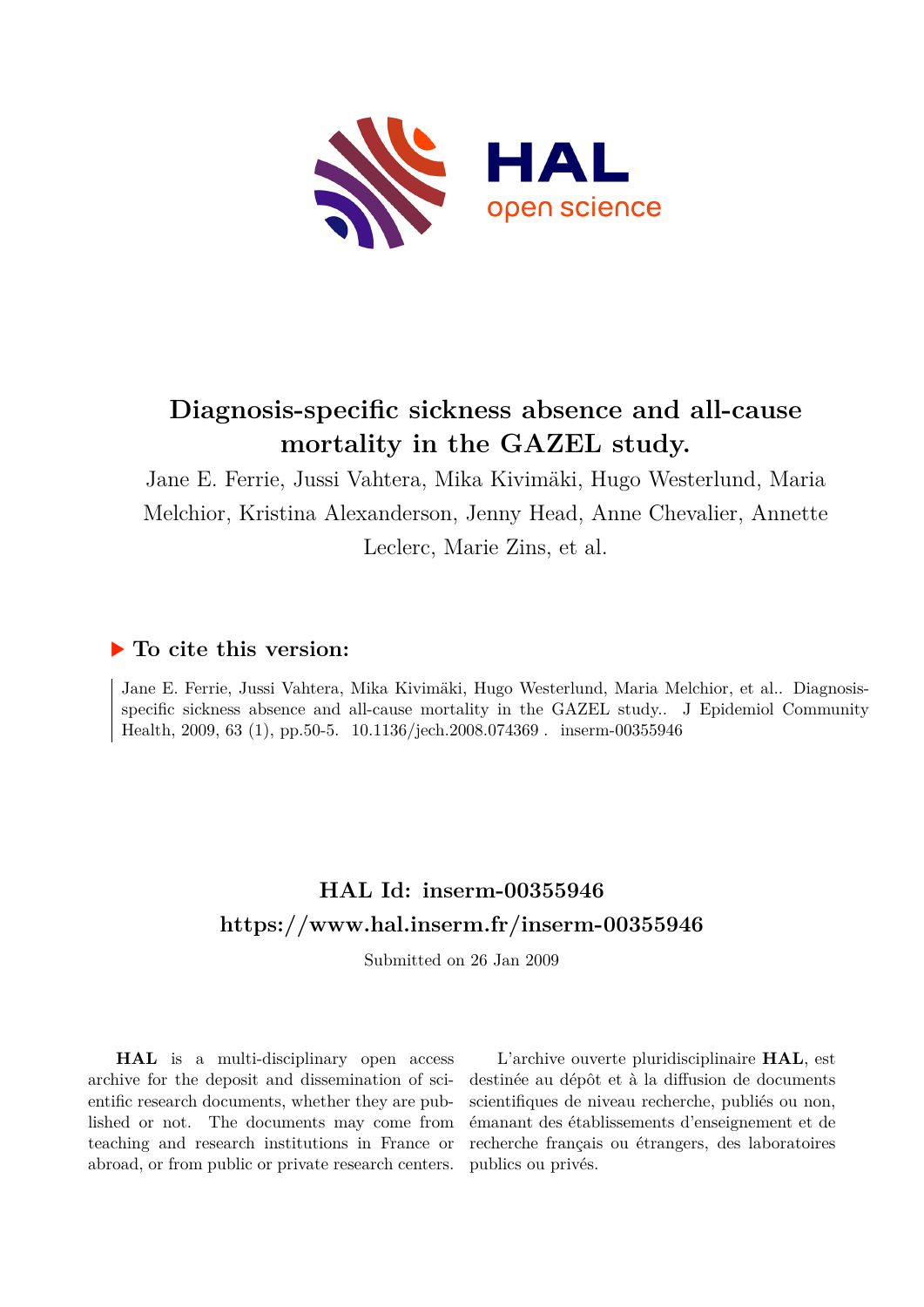## *Diagnosis-specific sickness absence and all-cause mortality in the GAZEL study*

Ferrie Jane E.  $^{1~*}$ , Vahtera Jussi  $^2$ , Kivimäki Mika  $^{1~2}$ , Westerlund Hugo  $^3$ , Melchior Maria  $^{4~5}$ , Alexanderson Kristina  $^6$ , Head **Jenny** <sup>1</sup> **, Chevalier Anne** <sup>7</sup> **, Leclerc Annette** <sup>4</sup> **, Zins Marie** <sup>4</sup> **, Goldberg Marcel** <sup>4</sup> **, Singh-Manoux Archana** <sup>1</sup> <sup>4</sup>

*ICHS, Department of Epidemiology and Public Health 1 University College London, International Centre for Health and Society, 1-19 Torrington Place, London WC1E 6BT,GB*

*Finnish Institute of Occupational Health 2 Finnish Institute of Occupational Health, Helsinki,FI*

*Stress Research Institute 3 Stockholm University, SE-106 91, Stockholm,SE*

<sup>4</sup> Santé publique et épidémiologie des déterminants professionnels et sociaux de la santé INSERM : U687, IFR69, Université Paris Sud -*Paris XI, Universit*é *de Versailles-Saint Quentin en Yvelines, H*ô*pital Paul Brousse 16, av Paul Vaillant Couturier 94807 VILLEJUIF,FR*

*Kings College London 5 Kings College London, FR*

*Section of Personal Injury Prevention 6 Karolinska Institutet, Department of Clinical Neuroscience, Stockholm,,SE*

*Institute for Public Health Surveillance 7 Paris,FR*

\* Correspondence should be adressed to: Jane Ferrie <j.ferrie@ucl.ac.uk>

#### **Abstract Objective**

**To examine diagnosis-specific sickness absence as a risk marker for all-cause mortality.**

**Design**

**Prospective occupational cohort (the GAZEL study). Medically-certified sickness absence spells greater than 7 days for 15 diagnostic categories, 1990**–**1992, were examined in relation to all-cause mortality, January 1993-February 2007. The reference group for each diagnostic category was participants with no spell >7 days for that diagnosis.**

#### **Participants**

**French public utility workers (5,271 women and 13,964 men) aged 37**–**51 in 1990, the GAZEL study. Over the follow-up period there were 144 deaths in women and 758 in men.**

#### **Main results**

**7,875 employees (41.0**%**) had at least one spell of sickness absence >7 days over the three-year period. The commonest diagnoses were mental disorders, musculoskeletal diseases, respiratory diseases and external causes in both sexes; genitourinary diseases in women, and digestive and circulatory diseases in men. Of these common diagnoses mental disorders in women, hazard ratio (95**% **confidence intervals) 1.24 (1.1**–**1.4); and mental disorders 1.35 (1.3**–**1.5), digestive diseases 1.29 (1.1**–**1.6) and circulatory diseases 1.35 (1.2**–**1.6) in men were associated with mortality after adjustment for age, employment grade and sickness absence in all other diagnostic categories.**

#### **Conclusions**

**Employees with medically-certified absence spells of one week or more over a three-year period had a 60**% **excess risk of early death. In women and men, this excess risk was associated with some of the commonest diagnoses of sickness absence, in particular mental disorders. Sickness absence for mental disorders may be a useful early indicator of groups at increased risk of fatal disease.**

**Author Keywords** mortality, sickness absence, cause-specific, mental disorders, digestive diseases, circulatory diseases

### **Introduction**

Concern has been expressed at government level in many industrialised countries about the rate and cost of sickness absence from work.1–4 Such concerns have fed into a long running debate in the popular press and scientific literature about the contribution of "genuine " ill-health to sickness absence from work.5–9

Surprisingly, given the level of debate, few studies have examined associations between sickness absence and other medically-certified health outcomes, such as cancer registrations, disability pension, and mortality. Early studies demonstrated strong ecological associations between sickness absence, disability pensions, and mortality among British Postal workers.10 More recently, a series of studies using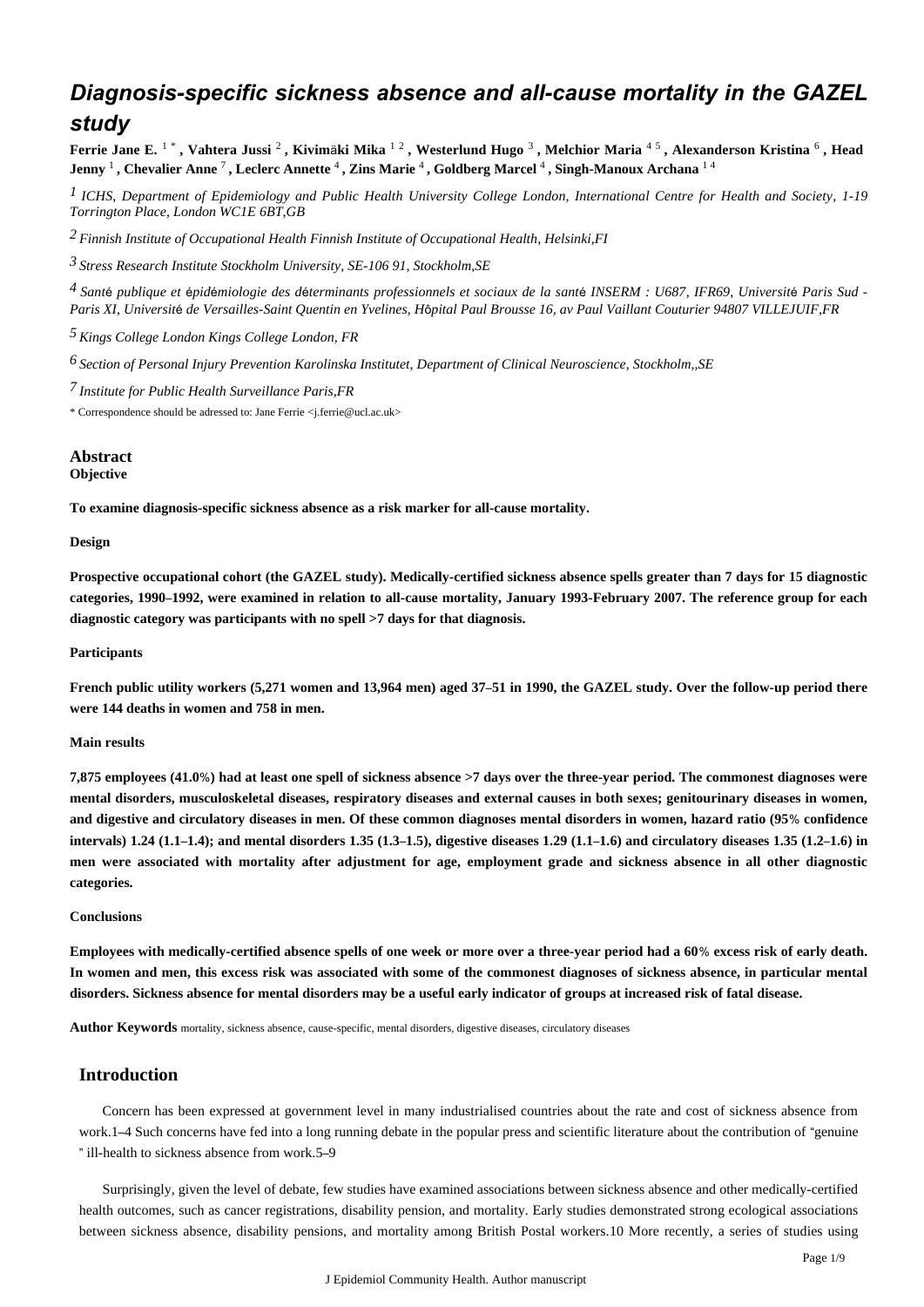individual data have confirmed these ecological observations. Findings from the British Whitehall II study and the Finnish 10-Town study have demonstrated strong associations between all-cause, medically-certified sickness absence and mortality,11;12 and a strong association between all-cause sickness absence and all-cause disability pension was observed in the 10-Town study.13 In a population-based study from Sweden, strong associations between sickness absence spells for mental disorders, digestive diseases, and musculoskeletal diseases and a disability pension for the same diagnosis14 confirmed findings from studies confined to populations with an existing specific sickness absence diagnosis.15;16 However, many of the diagnoses legitimising a disability pension, for example chronic low back pain, rarely imply a risk of early death and so results from studies that have examined the association between diagnosis-specific sickness absence and disability pension cannot be automatically generalized to mortality.

To date only one published study appears to have examined whether the association between all-cause sickness absence and mortality is ubiquitous, or is driven by specific diagnostic categories for sickness absence.17 This relatively small study identified a limited range of diagnostic categories associated with excess mortality within a population all of whom were on long-term sick leave lasting more than 8 weeks. In the present study we examine diagnosis-specific sickness absence as a risk marker for all-cause mortality among participants in the GAZEL study, a large cohort of French public utility workers. We focus on sickness absence for common diagnoses and determine whether observed associations are independent of absences for other diagnoses. Further, in light of the 'gender paradox', the observation of higher rates of morbidity among women but higher rates of mortality among men,18 we examine sex differences in the observed associations.

## **METHODS**

The French GAZEL study is a prospective, occupational cohort study with detailed data from the employer's registers. All new medically-certified sickness-absence spells >7 days over a three-year window from the 1<sup>st</sup> January 1990 to 31<sup>st</sup> December 1992 were identified as the exposure and all-cause mortality from  $1<sup>st</sup>$  January 1993–25<sup>th</sup> February 2007 as the outcome.

#### **Study population**

The GAZEL cohort is comprised of employees of France's national gas and electricity company: Electricité de France-Gaz de France (EDF-GDF). EDF-GDF employs about 150,000 workers in all regions of France, from large cities to small villages, who cover a wide range of white and blue-collars occupations. For most of its existence the company has been in the public sector and the workforce has been very stable. Employee turnover is low and employees are not lost to follow-up even after retirement as pensions are paid by the company itself. EDF-GDF has its own Occupational Health and Social Security system and around 300 physicians have responsibility for health surveillance of the work force.

The medical department of EDF-GDF maintains a comprehensive database on the health of the workforce containing demographic, socioeconomic and occupational data on each employee in addition to a register of sickness absences, accidents, permanent disabilities, compensated diseases, causes of death, cancer and coronary heart disease incidence. In 1989 the GAZEL cohort, a sample of 20,625 EDF-GDF employees, was set up to supplement these data with annual individual level data on lifestyle, self-reported health conditions and the social environment. At baseline these 5,614 women and 15,011 men were aged 35–50.19;20

#### **Sickness absence**

National regulations governing sickness absence in France require employees within 48 hours to submit a medical certificate, supplied by the individual's physician, for every day claimed as sickness absence. All EDF-GDF employees receive their salary in full from the employer for every spell of sickness absence, regardless of the length of the spell. Failure to produce a certificate results in loss of pay and may result in disciplinary sanction. All absence spells are recorded and subsequently each sickness absence is verified by EDF-GDF company physicians who code the diagnoses using an abridged version of the International Classification of Diseases (ICD) version 9. If required, company physicians may contact the physician treating the employee to verify the diagnosis. Validity of the sickness absence data has been tested and found to be of high quality.21;22

The exposure measure in this study comprises all new medically-certified sickness absence spells greater than 7 days over a three-year exposure window from the 1<sup>st</sup> January 1990 to 31<sup>st</sup> December 1992. Spells of  $>7$  days that started within the exposure window but extended beyond it were included. Diagnoses in 14 ICD-9 chapters were included in the analyses, with the chapters relating to injury, poisoning and external causes collapsed to form one category; external causes. Absence spells with a diagnosis that fell outside the 14 categories were classified as 'Other', and spells with no diagnosis as 'Diagnosis missing'. To be included in a particular diagnostic category participants had to have at least one new sickness-absence spell >7 days for that diagnosis during the three-year exposure window. The reference group for each diagnostic category was all participants who had **no** spell >7 days for that specific diagnosis during the exposure window.

#### **Mortality**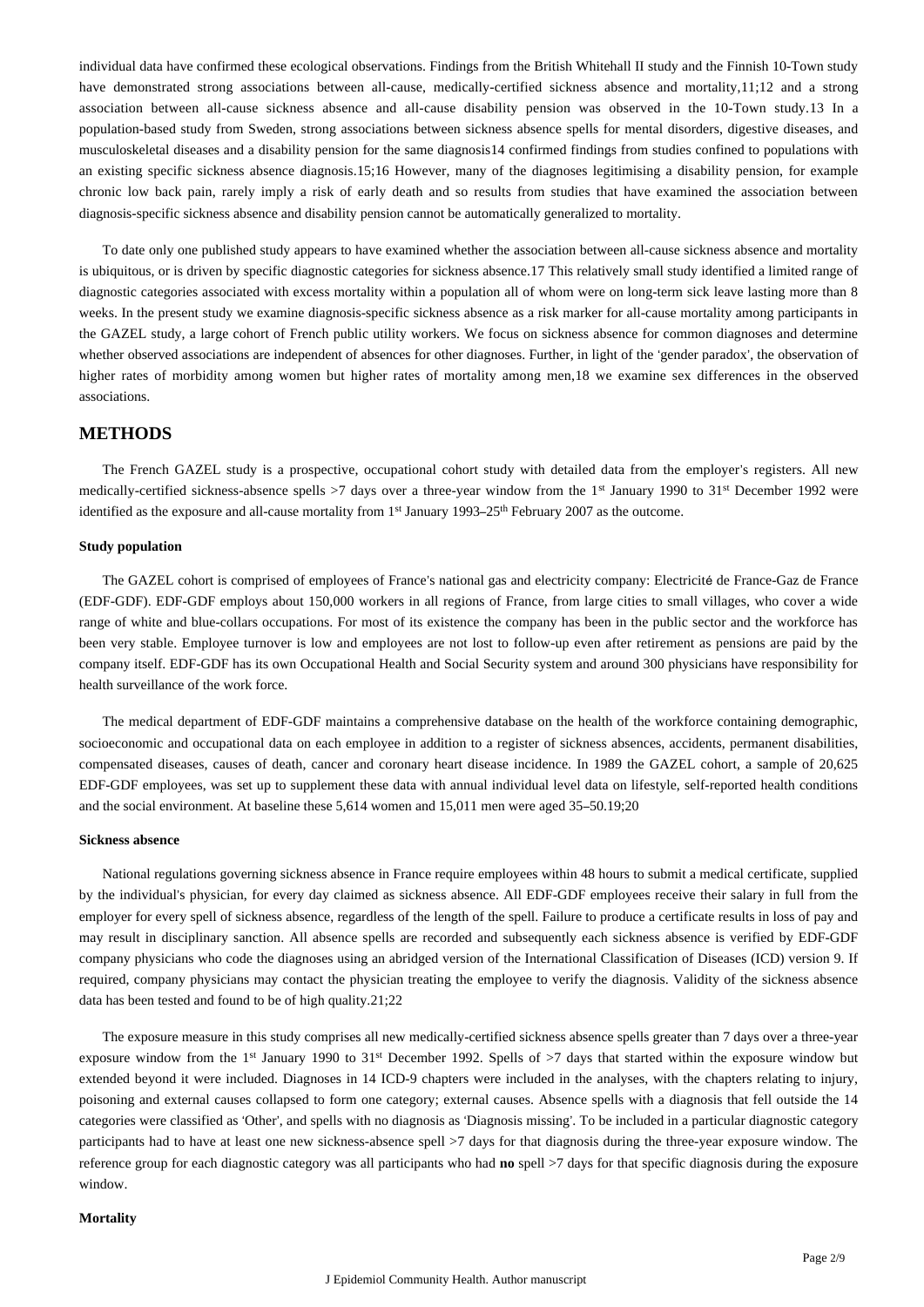All GAZEL participants have been traced for mortality from study entry in 1989. Vital status data are obtained annually from the company. These data are kept up to date by the human resources department and the retirement fund services as they are used to determine receipt of pay or retirement benefits. This study included all deaths between  $1<sup>st</sup>$  January 1993 and 25<sup>th</sup> February 2007, a mean of 13.9(minimum <0.1 year–maximum 14.2 years).

#### **Covariates**

Analyses were adjusted for age and employment grade in 1990. Employment grade was derived from data supplied by the company and classified for the purposes of this study into three categories; higher (managers), intermediate (technical), and lower grade (clerical and manual). Of the 19,235 participants included in the analyses, data were missing on employment grade for 7 women and 14 men. Average age at start of follow-up was 42.9 (range 37–51) years for women and 45.7 (42–51) years for men. Employment grade was differentially distributed between the sexes. Among women 426 (8.1%) were in the higher, 3336 (63.3%) the intermediate, and 1502 (28.5%) the lower employment grades. The corresponding figures for men were 4250 (30.4%), 7531 (53.9%), and 2169 (15.5%) respectively.

#### **Statistical analysis**

Participants included in the present study were all 19,235 employees (5,271 women and 13,964 men) alive and working for EDF-GDF during 1990–1992. Excluded were participants who had died, retired, or left the company before the 1<sup>st</sup> January 1993 (343 women and 1047 men) and 21 participants missing data on employment grade. Over the follow-up period there were 902 deaths (144 women, 758 men). Cox proportional hazard models were used to calculate hazard ratios (HR) and 95% confidence intervals (95% CI) for all-cause mortality by sickness absence diagnostic category separately for women and men in models adjusted for age, used as a continuous variable, and employment grade. Subsequent analyses examined the independent effect of each sickness absence diagnostic category in analyses simultaneously adjusted for all other sickness absence diagnostic categories, including the 'Diagnosis' missing category. All analyses used the SAS 9.1 program.

## **RESULTS**

Altogether there were 12,498 sickness absence spells >7 days (5,303 in women, 7,195 in men). These absences occurred among 7,875 (41.0%) of the 19,235 study participants. Absences were approximately evenly divided between spells of 8–14 days (21.6% in women, 26.7% in men) and spells of 15+ days (21.2% in women and 30.5% in men). The distribution of sickness absence spells by diagnostic category and sex is shown in Table 1. With the exception of external causes, levels of sickness absence were higher among women than men in every diagnostic category.

Approximately 19% of spells >7 days were missing a diagnosis in both sexes. Of spells with diagnoses, the most common categories in women were mental disorders (13.8%), musculoskeletal diseases (12.3%), respiratory diseases (10.7%), genitourinary diseases (7.9%), and external causes (7.4%). The most common categories in men were musculoskeletal diseases (17.4%), external causes (16.1%), respiratory diseases (10.3%), mental disorders and digestive diseases (7.5%), and circulatory diseases (6.8%).

Half of the 902 deaths occurred among the 7,875 participants with at least one spell of sickness absence >7 days during the exposure window. Table 2 shows the hazard ratio for mortality for each diagnostic category by sex. There is strong evidence of an association with mortality for sickness absence with a diagnosis of neoplasm or endocrine diseases in women, and the indication of an association among women with the diagnosis mental disorders. Most diagnostic categories were associated with mortality in men, one exception being genitourinary diagnoses. For diseases of the nervous system and sense organs estimates of mortality risk were similar in both sexes, but numbers of deaths in women were very small. Although hazard ratios in the remaining diagnostic categories appear to differ between the sexes, the interaction term for sex only reached statistical significance at the p<0.05 level for neoplasm, mental disorders, and musculoskeletal diseases.

Hazard ratios for the mortality associated with each sickness absence diagnostic category, mutually adjusted for sickness absences in all other diagnostic categories, are shown in Table 3. For a number of diagnostic categories this adjustment results in a substantial reduction in the risk for mortality, probably a reflection of the effects of co-morbidity. Sickness absence with the diagnosis mental disorders remained an independent predictor of mortality in both sexes; hazard ratio 1.24 (95% confidence interval 1.1–1.4) in women and 1.35 (1.3–1.5) in men. Further diagnostic categories associated with mortality after adjustment for sickness absences in all other diagnostic categories were neoplasm 1.78 (1.6–2.0) in women and 2.05 (1.8–2.3) in men; endocrine diseases in women, 1.82 (1.2–2.7); and digestive diseases 1.35 (1.2–1.6), circulatory diseases 1.35 (1.2–1.6), and skin diseases 1.75 (1.3–2.3) in men.

### **DISCUSSION**

Forty-one percent of employees in this middle-aged working population had a spell of sickness absence >7 days over a three-year period. The commonest diagnoses in women were mental disorders, diseases of the musculoskeletal system, and respiratory diseases, followed by genitourinary diseases and external causes. In men, sickness absence with musculoskeletal diseases and external causes were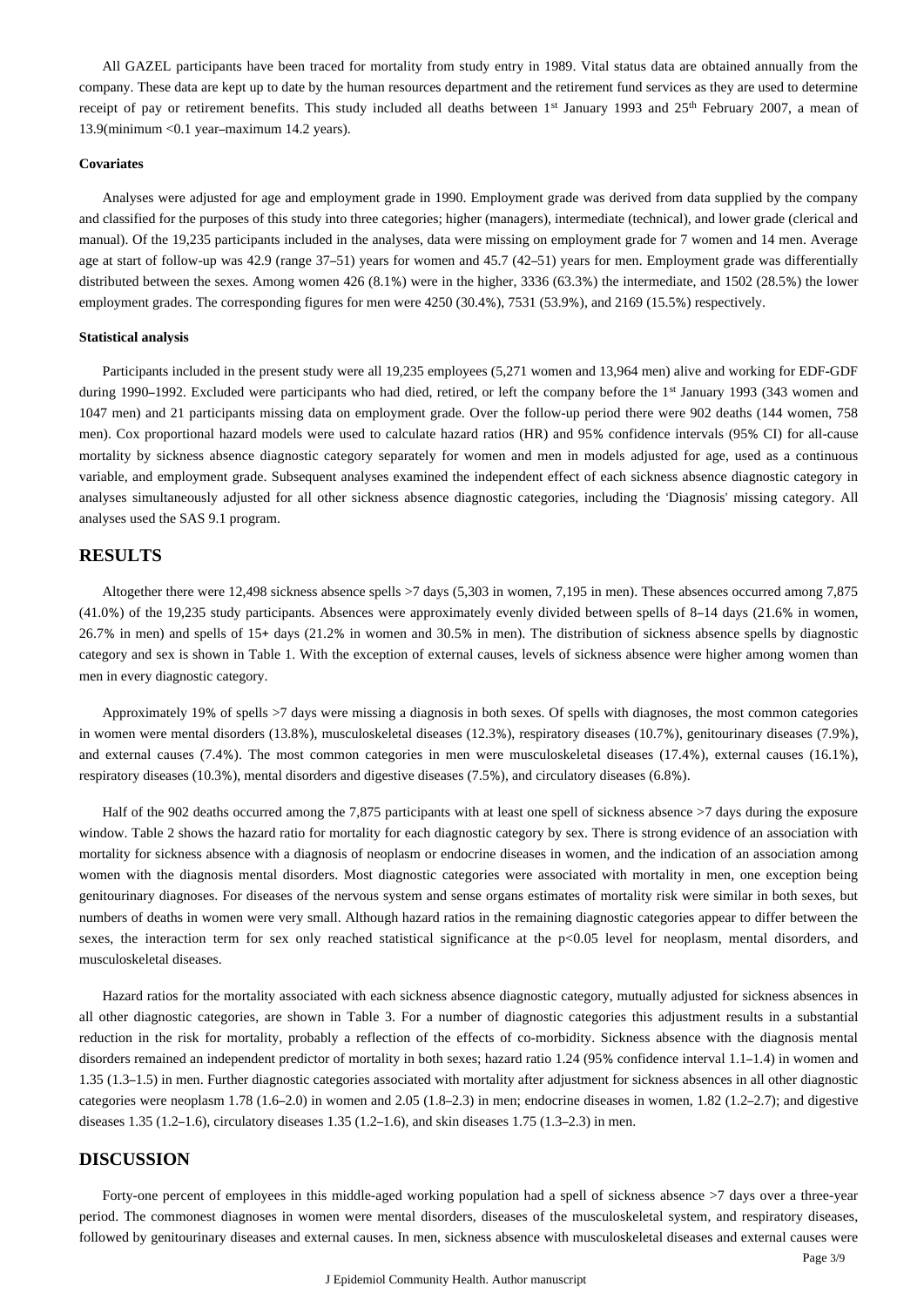the most common, followed by respiratory diseases, mental disorders, digestive diseases, and circulatory diseases. Of these common diagnoses, mental disorders in women, and mental disorders, digestive diseases and circulatory diseases in men were associated with mortality after adjustment for age, employment grade, and sickness absence spells in all other diagnostic categories. Less common diagnostic categories associated with mortality after adjustment for other sickness absences were; neoplasm in both sexes, endocrine diseases in women, and skin diseases in men.

#### **Methodological issues**

This study has the benefit of a large sample size with a relatively long follow-up. Additional benefits are high quality sickness absence data, with diagnoses from company physicians, and mortality data, both from the employer's registers. The exclusion of participants who died, retired or left the company before the end of the 3-year sickness absence exposure period is likely to have resulted in conservative estimates of associations. Similarly the fact that Gazel is a cohort of volunteers means that those who chose to participate are likely to be healthier than those who did not. Although the study includes employees from only one company, they cover a wide range of jobs from manual worker to senior manager in all regions of a large country, so can be regarded as representative of the general population of that age employed in the public sector

Two limitations that apply are common to most studies of cause-specific sickness absence. Firstly, sickness absence is a complex phenomenon as some people may come to work despite disease and the decision to take sickness absence may be influenced by other factors in addition to disease severity. Secondly, the diagnosis is established at the beginning of the absence spell. For long absences this initial diagnosis may mask an underlying disease that manifests over time, resulting in misclassification of the later stages of the sickness absence spell. It also means that the participant is unable to contribute data to other diagnostic categories during the absence spell although co-morbid conditions may occur.

About one fifth of spells in the present study lack a diagnosis. These spells, 75% of which are of short duration (8–14 days), were not associated with early death. It is possible that in other diagnostic categories associations with mortality exist only for a subgroup with very long spells of sickness absence. However, unfortunately, the present study is underpowered to examine associations with mortality for spells of different durations in most diagnostic categories..

#### **Findings**

Levels of sickness absence were higher in women than men and mental disorders, musculoskeletal diseases, and respiratory diseases were the commonest diagnoses for sickness absence. These patterns reflect those observed previously in the GAZEL cohort, other studies, and national statistics on sickness absence for most industrialised countries.2;5;22;23

All-cause sickness absence has been shown to predict mortality at least as well as more established general health indicators such as self rated health, longstanding illness and a composite measure of common clinical conditions. It has been proposed that is because sickness absence is sensitive to the full array of illness employees experience during their work life.11 However, little previous work has been able to determine whether the association is ubiquitous, or is driven by specific diagnostic categories for sickness absence. Our findings show that in women the association appears to be driven by a limited number of diagnostic categories, while in men it is more ubiquitous, with strong evidence of an association with mortality for the majority of diagnostic categories. Some of these associations reflect co-morbidity as the evidence weakens on adjustment for absence spells in all other diagnostic categories, but an association with mental disorders remains in both sexes indicating that this may be a useful early indicator of groups at high risk of subsequent fatal disease.

The strong associations between sickness absence for specific diagnostic categories and mortality observed in the present study compliment those between all-cause sickness absence and disability pension or mortality observed in this and other cohorts,10–12;14;24 as well as those between cause-specific sickness absence and cause-specific disability pensions.14 The only previously published study to examine associations between diagnosis-specific sickness absence and mortality was carried out within a population all of whom had been absent for a minimum of 8 weeks.17 Using the general population as standard, women and men with a diagnosis of cancer and men with the diagnosis 'mental' or 'other' (respiratory, neurological, digestive) had higher standardised mortality ratios. All these findings are replicated in the present study in the diagnosis specific analyses (not mutually adjusted for spells with other diagnoses), with additional associations observed for mental disorders in women; and endocrine diseases, circulatory diseases, and diseases of the sense organs, skin and musculoskeletal system in men.

Sickness absence for mental disorders was the commonest sickness absence diagnosis in women and the prevalence was considerably greater than in men, 14% versus 8%. Such findings have been documented previously,2;25–30 and reflect common observations of gender differences in minor mental disorders. A number of studies have identified major mental disorders as predictors of mortality,31;32 and have demonstrated stronger associations in men than in women.32 However, observations of associations between minor mental disorders and mortality have produced mixed findings, with both positive associations and null findings observed.33;34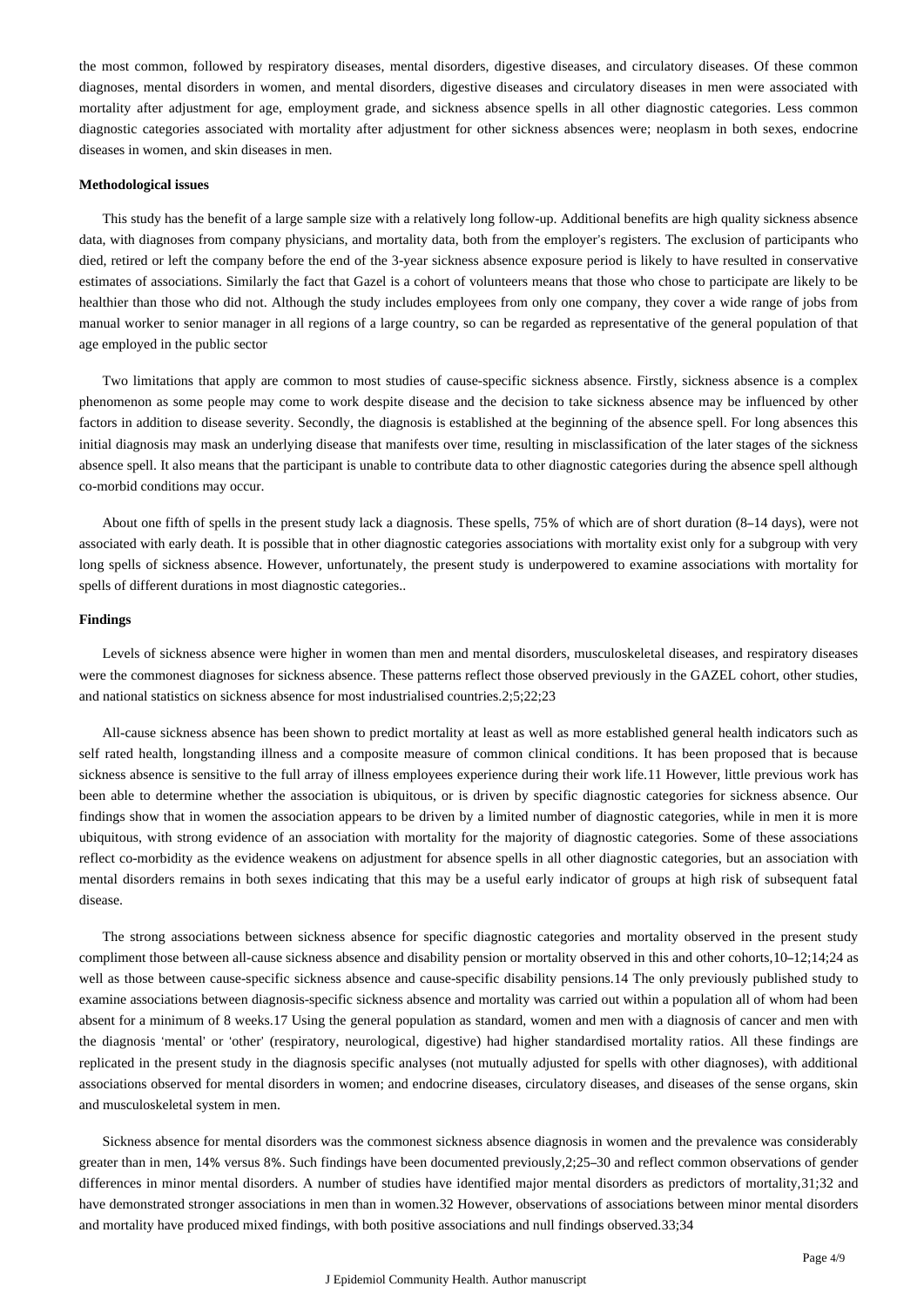Two other common reasons for sickness absence, digestive and circulatory diseases, were associated with mortality in men after adjustment for sickness absence spells in all other diagnostic categories. Further research will be needed to determine the specific diagnoses that are driving the association between digestive diseases and mortality. In industrialised countries, circulatory diseases are generally more common and cause more deaths in men than in women of working ages,35 and higher rates in men have been demonstrated previously in the GAZEL population.36 Our study suggests that sickness absence with the diagnosis circulatory diseases may be a stronger predictor of death in men than women (sex interaction p=0.06).

Further diagnostic categories associated with mortality after adjustment for other absences were; neoplasm in both sexes, endocrine diseases in women, and skin diseases in men. The commonest cause of early death among persons of working age in France is cancer, with cancers of the lung and upper aero-digestive tracts especially high in men.36 Mortality associated with the diagnosis neoplasm was much higher in men (HR 6.2) than in women (HR 2.23). However, after adjustment for other sickness absence diagnoses the hazard ratio for men dropped to 2.05 while that for women was little changed, 1.78. This might indicate that among men many absences with the diagnosis neoplasm are for non-malignant tumours, or cancers with a high survival rate, such as prostate cancer. There were only a small number of deaths among women in the sickness absence category endocrine diseases and among men in the category skin diseases. An examination of the specific diagnoses for the absence spells within these categories, as well as the cause of death, is needed before any interpretation of these findings can be attempted. For example, the diagnosis may relate to conditions derivative of the process leading to death, as in a diagnosis of skin disease among participants with HIV/AIDS.

## **Conclusions**

The present study confirmed findings from previous studies that sickness absence is a risk marker for all-cause mortality. In addition, we showed that both in women and men part of this excess mortality was due to sickness absence for specific diagnoses known to be predictive of death. However, in this population the much more general category of mental disorders also seemed to remain a strong risk marker for mortality in both sexes after adjustment for absence in all other diagnostic categories.

### **WHAT IS ALREADY KNOWN**

Although there is a strong association between all-cause sickness absence and mortality, it is not known whether this association is ubiquitous or driven by specific diagnostic categories.

#### **WHAT THIS STUDY ADDS**

Over a 3-year period 40% of employees in this study had a sickness absence spell of more than one week and a 60% increased risk of early death.

Part of this excess mortality was due to sickness absence for diagnoses known to be predictive of death. However, the more general category of mental disorders was also a strong risk marker for mortality.

#### **POLICY IMPLICATIONS**

Employees with medically certified absence for mental diagnoses should be considered a population at elevated risk of fatal disease.

#### **Ackowledgements:**

**Funding:** MK and JV were supported by the Academy of Finland (Grant numbers 117604, 124271 and 124322), JEF was supported by the MRC (Grant number G8802774) and AS-M by a EURYI award from the European Science Foundation. KA and HW were funded by the Swedish Council for Working Life and Social Research (FAS, grants 2002-0989, 2004-2021).

#### **Footnotes:**

**Licence:** The Corresponding Author has the right to grant on behalf of all authors and does grant on behalf of all authors, an exclusive licence (or non exclusive for government employees) on a worldwide basis to the BMJ Publishing Group Ltd and its licencees, to permit this article (if accepted) to be published in JECH and any other BMJ Group products and to exploit all subsidiary rights, as set out in our licence ( http://jech.bmjjournals.com//ifora/licence.pdf)

#### **Competing Interests:** None.

**Ethical Approval:** The GAZEL study received the approval of France's national ethics committee (Commission Nationale Informatique et Liberté, CNIL).

**Contributors:** JEF, HW and ASM were involved in the conception and design of the present study. The data were prepared by MZ, MM, and JH and analysed by JV and MK. All the authors were involved in the interpretation of the data. JF wrote the initial draft and all successive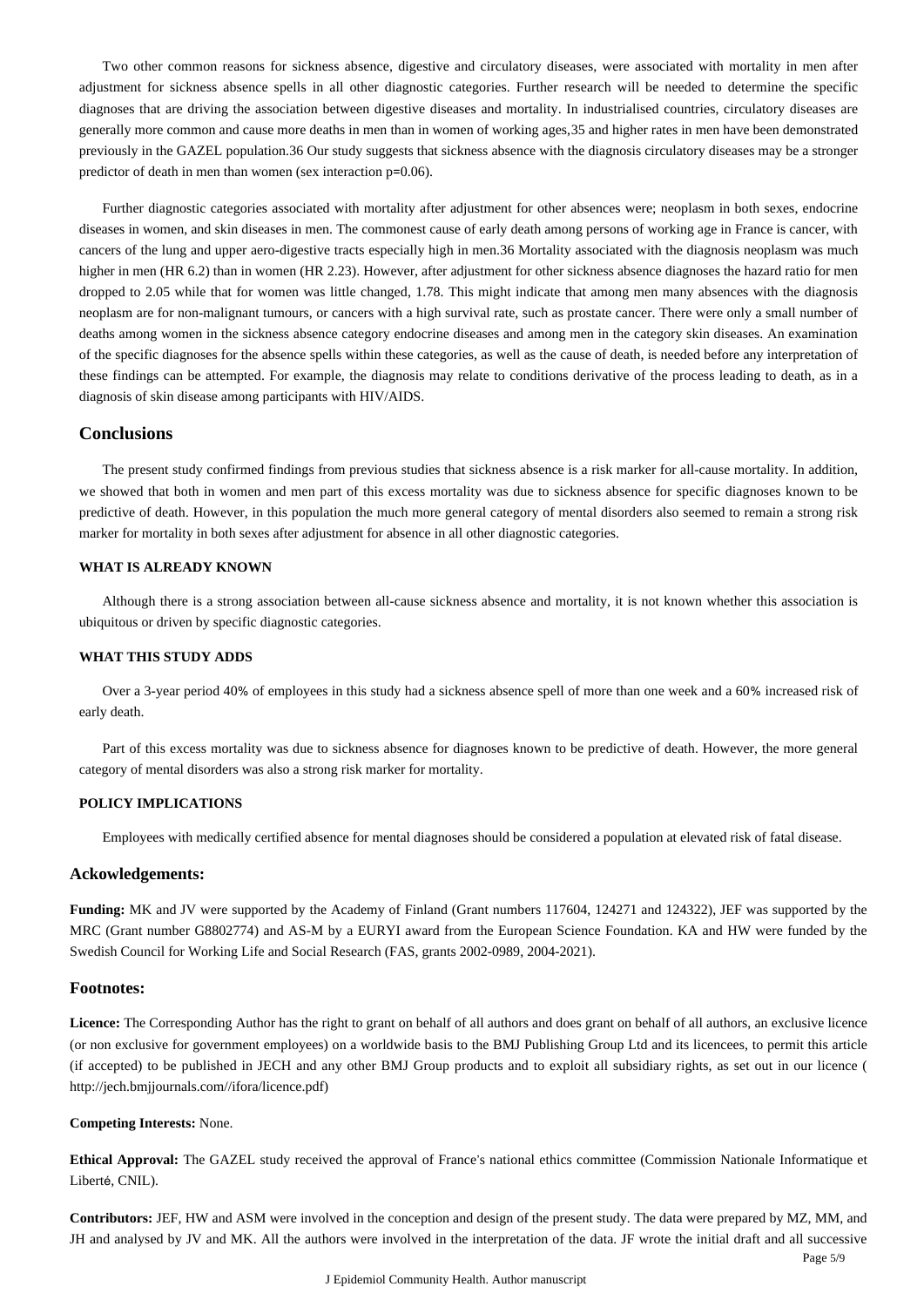drafts of the paper. All authors contributed to drafts and approved the final version of the paper. MG and MZ are the principal investigators on the GAZEL study.

## **References:**

- 1. CBI Who cares wins: absence and labour turnover survey 2005. 2005; London Confederation of British Industry;
- 2. Alexanderson K , Norlund A Sickness absence causes, consequences, and physicians' sickness certification practice. A systematic literature review by the Swedish Council on Technology Assessment in Health Care. Scand J Public Health. 2004; (Supplement 63)
- 3. Ministerial Task Force for Health SaPatCO Managing sickness absence in the public sector. 2004; London Health and Safety Executive;
- 4. Bergendorff S Sickness Absence in Europe a Comparative Study. 1: (14) 2003; Stockholm RFV, Department of Research, Analysis and Statistics;
- 5. Feeney A , North F , Head J , Canner R , Marmot M Socioeconomic and sex differentials in reason for sickness absence from the Whitehall II study. Occup Environ Med.  $1998: 55: 91-98$
- 6. Jones T Throwing a sickie. Boxtree Panmacmillan; 2004;
- 7. Wikman A , Marklund S , Alexanderson K Illness, disease, and sickness absence: an empirical test of differences between concepts of ill health. J Epidemiol Community Health. 2005; 59: 450- 454
- 8. Benavides FG Ill health, social protection, labour relations, and sickness absence. Occup Environ Med. 2006; 63: 228- 229
- 9. McEwan IM Absenteeism and sickness absence. Postgrad Med J. 1991; 67: 1067- 1071
- 10. Taylor PJ Occupational and regional associations of death, disablement, and sickness absence among Post Office staff 1972–75. Br J Ind Med. 1976; 33: 230- 235
- 11. Kivimaki M , Head J , Ferrie JE , Shipley MJ , Vahtera J , Marmot MG Sickness absence as a global measure of health: evidence from mortality in the Whitehall II prospective cohort study. Br Med J. 2003; 327: 364- 368
- 12. Vahtera J , Pentti J , Kivimaki M Sickness absence as a predictor of mortality among male and female employees. J Epidemiol Community Health. 2004; 58: 321- 326
- 13. Kivimaki M , Forma P , Wikstrom J , Halmeenmaki T , Pentti J , Vahtera J Sickness absence as a risk marker for future disability pension: The 10-town study. J Epidemiol Community Health. 2004; 58: 710- 711
- 14. Kivimaki M , Ferrie JE , Hagberg J , Head J , Westerlund H , Vahtera J Diagnosis-specific sick leave as a risk marker for disability pension in a Swedish population. J Epidemiol Community Health. 2007; 61: 915- 920
- 15. Vaez M , Rylander G , Nygren A , Asberg M , Alexanderson K Sickness absence and disability pension in a cohort of employees initially on long-term sick leave due to psychiatric disorders in Sweden. Soc Psychiatry Psychiatr Epidemiol. 2007; 42: 381- 388
- 16. Alexanderson KA , Borg KE , Hensing GK Sickness absence with low-back, shoulder, or neck diagnoses: an 11-year follow-up regarding gender differences in sickness absence and disability pension. Work. 2005; 25: 115- 124
- 17. Gjesdal S , Ringdal PR , Haug K , Maeland JG , Vollset SE , Alexanderson K Mortality after long-term sickness absence: prospective cohort study. Eur J Public Health. 2008;
- 18. Singh-Manoux A , Gueguen A , Ferrie J , Shipley M , Martikainen P , Bonenfant S Gender Differences in the Association Between Morbidity and Mortality Among Middle-Aged Men and Women. Am J Public Health. 2008;
- 19. Goldberg M , Chevalier A , Imbernon E , Coing F , Pons H The epidemiological information system of the French national electricity and gas company: the SI-EPI project . Med Lav. 1996; 87: 16- 28
- 20. Goldberg M , Leclerc A , Bonenfant S , Chastang JF , Schmaus A , Kaniewski N Cohort profile: the GAZEL Cohort Study. Int J Epidemiol. 2007; 36: 32- 39
- 21. Chevalier A , Goldberg M L'absence au travail: indicateur social ou indicateur de sante. Sc Soc Sante. 1992; 10: 47- 65
- 22. Chevalier A , Luce D , Blanc C , Goldberg M Sickness absence at the French National Electric and Gas Company. Br J Ind Med. 1987; 44: 101- 110
- <sup>•</sup> 23. Barham C, Begum N Sickness absence from work in the UK. Labour Market trends 2007. April 2005;
- 24. Godard C Indicateurs d'absence et prediction de la survenue d'evenements de sante graves: Haut risque de deces dans un population salariee en apparente bonne sante. Sciences Sociales et Sante. 1987; 5: 85- 104
- 25. Hensing G , Brage S , Nygard JF , Sandanger I , Tellnes G Sickness absence with psychiatric disorders--an increased risk for marginalisation among men?. Soc Psychiatry Psychiatr Epidemiol. 2000; 35: 335- 340
- 26. Sandanger I , Nygard JF , Brage S , Tellnes G Relation between health problems and sickness absence: gender and age differences--a comparison of low-back pain, psychiatric disorders, and injuries. Scand J Public Health. 2000; 28: 244- 252
- 27. Hensing G , Alexanderson K , Allebeck P , Bjurulf P Sick-leave due to psychiatric disorder: higher incidence among women and longer duration for men. Br J Psychiatry. 1996; 169: 740- 746
- 28. Laitinen-Krispijn S , Bijl RV Mental disorders and employee sickness absence: the NEMESIS study. Netherlands Mental Health Survey and Incidence Study. Soc Psychiatry Psychiatr Epidemiol. 2000; 35: 71- 77
- 29. Jenkins R Minor psychiatric morbidity in employed young men and women and its contribution to sickness absence. Br J Ind Med. 1985; 42: 147- 154
- 30. Nystuen P , Hagen KB , Herrin J Mental health problems as a cause of long-term sick leave in the Norwegian workforce. Scand J Public Health. 2001; 29: 175- 182
- 31. Laursen TM , Munk-Olsen T , Nordentoft M , Mortensen PB Increased mortality among patients admitted with major psychiatric disorders: a register-based study comparing mortality in unipolar depressive disorder, bipolar affective disorder, schizoaffective disorder, and schizophrenia. J Clin Psychiatry. 2007; 68: 899- 907
- 32. Zheng D , Macera CA , Croft JB , Giles WH , Davis D , Scott WK Major depression and all-cause mortality among white adults in the United States. Ann Epidemiol. 1997; 7: 213- 218
- 33. Roberts RE , Kaplan GA , Camacho TC Psychological distress and mortality: evidence from the Alameda County Study. Soc Sci Med. 1990; 31: 527- 536
- 34. Ariyo AA , Haan M , Tangen CM , Rutledge JC , Cushman M , Dobs A Depressive symptoms and risks of coronary heart disease and mortality in elderly Americans. Cardiovascular Health Study Collaborative Research Group. Circulation. 2000; 102: 1773- 1779
- 35. Barrett-Connor E Sex differences in coronary heart disease. Why are women so superior? The 1995 Ancel Keys Lecture. Circulation. 1997; 95: 252- 264
- 36. Melchior M , Berkman LF , Kawachi I , Krieger N , Zins M , Bonenfant S Lifelong socioeconomic trajectory and premature mortality (35–65 years) in France: findings from the GAZEL Cohort Study. J Epidemiol Community Health. 2006; 60: 937- 944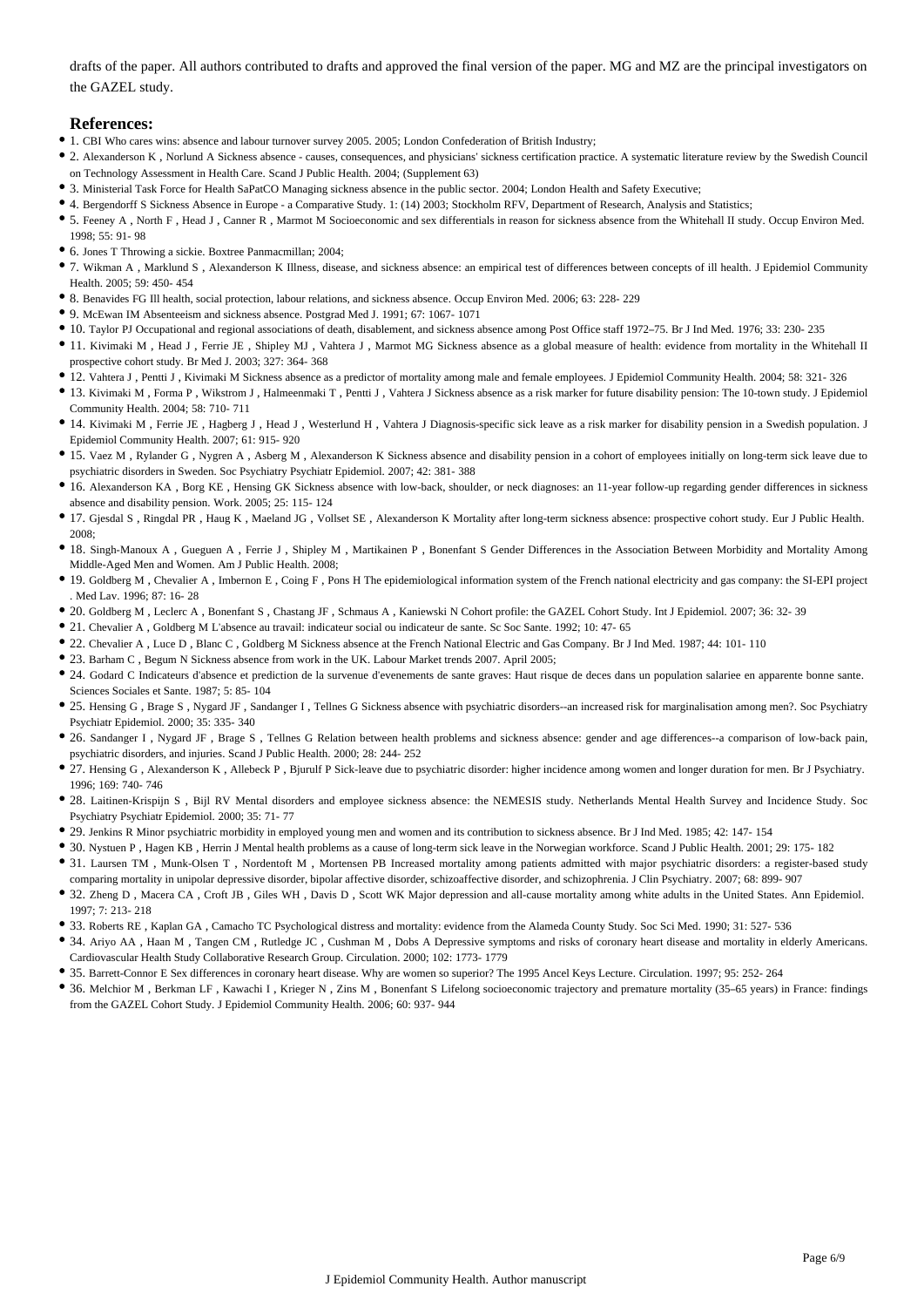## **Table 1**

Diagnoses for all medically–certified sickness absence spells >7 days (1990–1992) and all-cause mortality 1993–2007 for 5271 women (2969 cases with ≥1 spell of sickness absence) and 13964 men (4908 cases with ≥1 spell of sickness absence) from the GAZEL cohort study, aged 37 to 51 in 1990 and in employment 1<sup>st</sup> January 1990–31<sup>st</sup> December 1992

|                                                          | <b>Women</b> (N=5271)         |                |                | Men $(N=13,964)$ |  |  |
|----------------------------------------------------------|-------------------------------|----------------|----------------|------------------|--|--|
|                                                          | $\text{Case} \}^{\mathsf{T}}$ |                |                | $\text{Case}$    |  |  |
| <b>ICD-9</b> diagnostic categories                       | N                             | % of all cases | N              | % of all cases   |  |  |
| Infectious and parasitic diseases                        | 65                            | 1.23           | 95             | 1.32             |  |  |
| Neoplasm                                                 | 285                           | 5.37           | 147            | 2.04             |  |  |
| Endocrine, nutritional and metabolic diseases            | 73                            | 1.38           | 88             | 1.22             |  |  |
| Diseases of the blood and blood-forming organs           | 29                            | 0.55           | $\overline{4}$ | 0.06             |  |  |
| Mental disorders                                         | 733                           | 13.82          | 540            | 7.51             |  |  |
| Diseases of nervous system                               | 42                            | 0.79           | 57             | 0.79             |  |  |
| Diseases of sense organs                                 | 88                            | 1.66           | 155            | 2.15             |  |  |
| Diseases of the circulatory system                       | 249                           | 4.70           | 488            | 6.78             |  |  |
| Diseases of the respiratory system                       | 565                           | 10.65          | 742            | 10.31            |  |  |
| Diseases of the digestive system                         | 282                           | 5.32           | 540            | 7.51             |  |  |
| Diseases of the genitourinary system                     | 419                           | 7.90           | 223            | 3.10             |  |  |
| Diseases of the skin and subcutaneous tissue             | 45                            | 0.85           | 79             | 1.10             |  |  |
| Diseases of musculoskeletal system and connective tissue | 652                           | 12.29          | 1254           | 17.43            |  |  |
| <b>External causes</b>                                   | 394                           | 7.43           | 1159           | 16.11            |  |  |
| Other                                                    | 369                           | 6.96           | 267            | 3.71             |  |  |
| Diagnosis missing                                        | 1013                          | 19.10          | 1357           | 18.86            |  |  |
| (No absence spell >7 days)                               | (2302)                        |                | (9056)         |                  |  |  |

<sup>†</sup> A case is a participant who has had at least one spell of absence >7 days for that diagnosis during the three-year exposure window. S/he may appear in more than one diagnostic category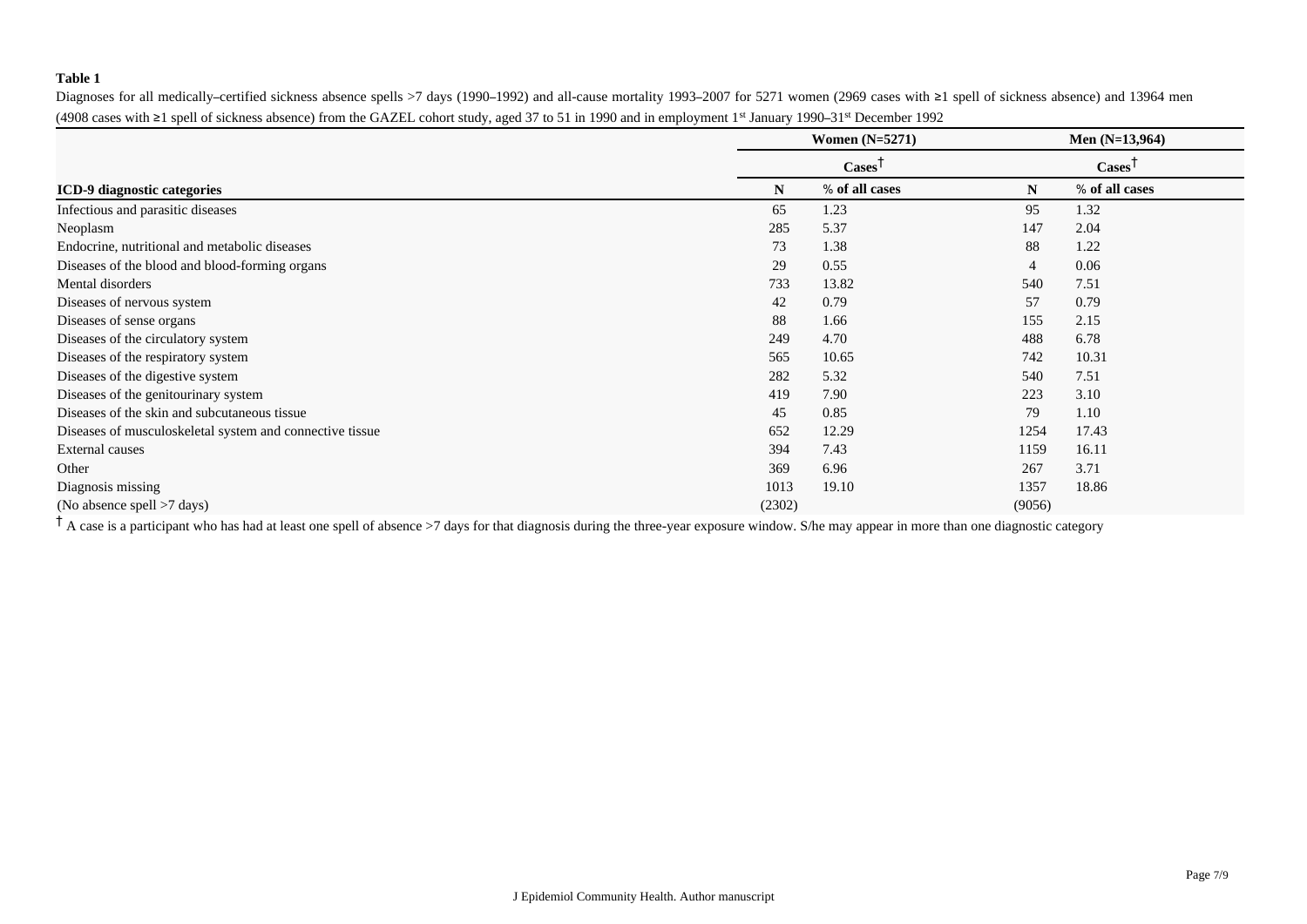### **Table 2**

Age and employment grade–adjusted hazard ratios for all–cause mortality (1993–2007) for sickness absence spells >7 days (1990–1992) by diagnosis for 2969 women with ≥1 spell of sickness absence and 4908 men with ≥1 spell of sickness absence in the GAZEL cohort study

| <b>Diagnosis</b>                                         |         | Women $N = 5,271$   |                     |         | Men $N = 13,964$    | p-value sex interaction |       |
|----------------------------------------------------------|---------|---------------------|---------------------|---------|---------------------|-------------------------|-------|
|                                                          | N cases | N deaths (in cases) | <b>HR (95% CI)</b>  | N cases | N deaths (in cases) | <b>HR (95% CI)</b>      |       |
| Infectious and parasitic diseases                        | 65      | 0                   |                     | 95      | 10                  | $1.76(0.94 - 3.29)$     | 0.94  |
| Neoplasm                                                 | 285     | 17                  | $2.23(1.34-3.70)$   | 147     | 41                  | $6.20(4.53 - 8.50)$     | 0.008 |
| Endocrine, nutritional and metabolic diseases            | 73      | 6                   | $3.05(1.35-6.90)$   | 88      | 11                  | $2.12(1.17-3.85)$       | 0.61  |
| Diseases of the blood and blood-forming organs           | 29      | 0                   |                     | 4       | $\Omega$            |                         |       |
| Mental disorders                                         | 733     | 29                  | $1.49(0.99 - 2.24)$ | 540     | 69                  | $2.26(1.76-2.90)$       | 0.04  |
| Diseases of nervous system                               | 42      | 3                   | $2.51(0.80-7.89)$   | 57      | 8                   | $2.37(1.18-4.75)$       | 0.99  |
| Diseases of sense organs                                 | 88      | 4                   | $1.74(0.64 - 4.70)$ | 155     | 15                  | $1.78(1.07-2.97)$       | 0.98  |
| Diseases of the circulatory system                       | 249     | 6                   | $0.80(0.35-1.81)$   | 488     | 49                  | $1.81(1.35-2.41)$       | 0.06  |
| Diseases of respiratory system                           | 565     | 19                  | $1.17(0.72 - 1.91)$ | 742     | 66                  | $1.48(1.14 - 1.91)$     | 0.24  |
| Diseases of the digestive system                         | 282     | 9                   | $1.13(0.57-2.21)$   | 540     | 42                  | $1.35(0.99 - 1.85)$     | 0.54  |
| Diseases of genitourinary system                         | 419     | 12                  | $1.18(0.62 - 2.02)$ | 223     | 13                  | $0.95(0.55-1.65)$       | 0.87  |
| Diseases of the skin and subcutaneous tissue             | 45      |                     | $0.75(0.11-5.41)$   | 79      | 10                  | $1.94(1.04-3.63)$       | 0.31  |
| Diseases of musculoskeletal system and connective tissue | 652     | 16                  | $0.78(0.46-1.32)$   | 1254    | 99                  | $1.29(1.04-1.60)$       | 0.03  |
| External causes                                          | 394     | 12                  | $1.04(0.57-1.88)$   | 1159    | 79                  | $1.13(0.89 - 1.43)$     | 0.55  |
| Other                                                    | 369     | 9                   | $0.84(0.43-1.65)$   | 267     | 26                  | $1.59(1.07-2.35)$       | 0.07  |
| Diagnosis missing                                        | 1013    | 26                  | $0.93(0.61 - 1.43)$ | 1357    | 95                  | $1.18(0.95 - 1.47)$     | 0.15  |

<sup>†</sup> A case is a participant who has had at least one spell of absence >7 days for that diagnosis during the three-year exposure window. S/he may appear in more than one diagnostic category

\* The reference group for each diagnostic category is participants with **no** spell >7 days for that specific diagnosis